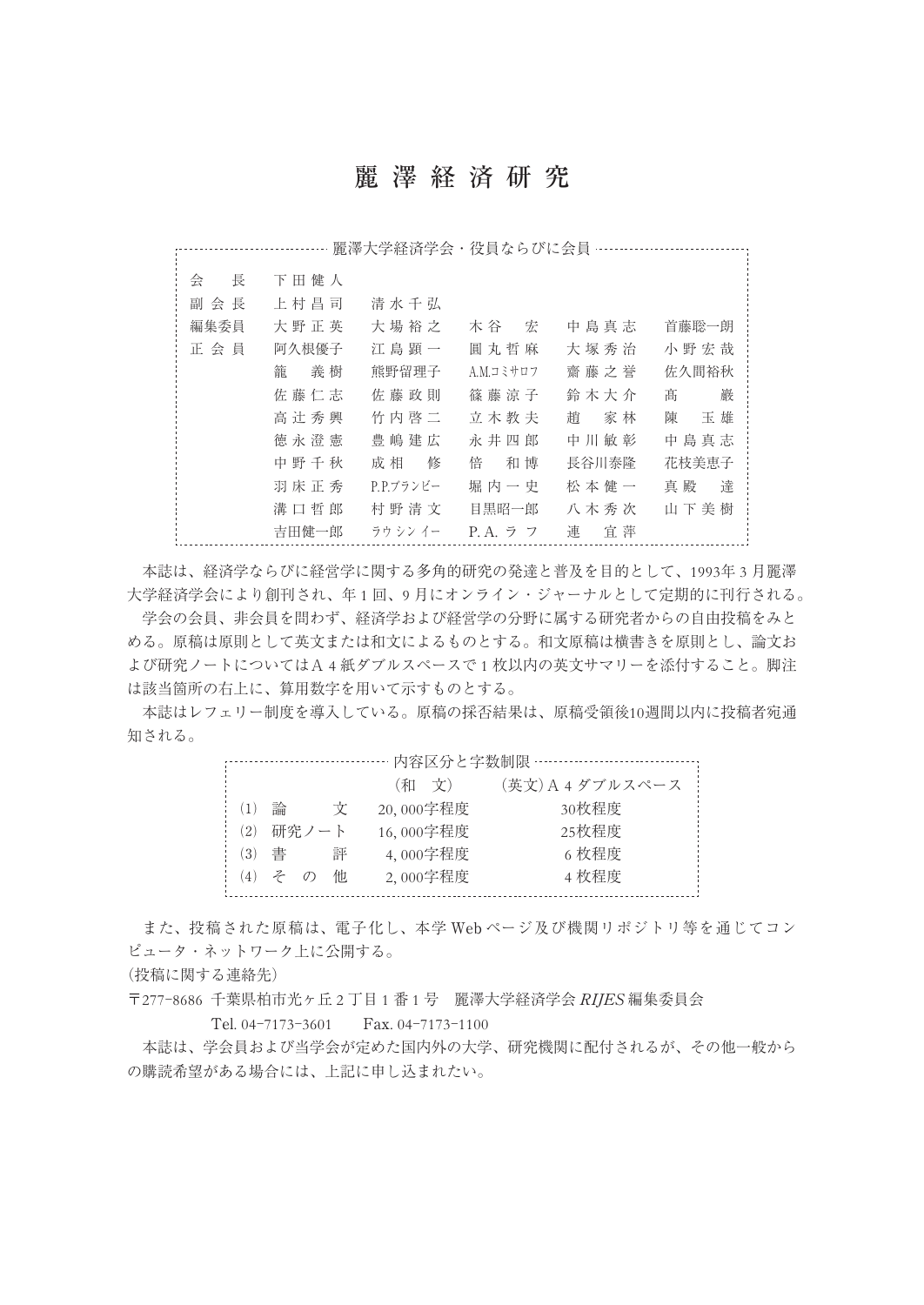### **REITAKU INTERNATIONAL JOURNAL OF ECONOMIC STUDIES**

President: Tatehito Shimoda Vice President: Shyoji Kamimura, Chihiro Shimizu Editorial Board: Masahide Ohno Hiroyuki Oba Hiroshi Kitani Masashi Nakajima Souichirou Syutou

 The Journal started with the view for attaining expansion of research activities on problems in the fields of economics and management. Once a year, in September, the Journal will be published as online journal by the Reitaku International Society of Economic Studies.

Under the circumstances, it is open to all researchers in both fields. Nonmembers as well as members of the Society are welcome to submit unpublished research papers. The writers should accept the regulation shown in the following table.

|                    | (A4 double space)      |
|--------------------|------------------------|
| Article            | approximately 30 pages |
| Research Note      | approximately 25 pages |
| <b>Book Review</b> | approximately 6 pages  |
| Others             | approximately 4 pages  |
|                    |                        |

Writers are asked to footnote in superscript with Arabic figures. Submitted articles are under review by the referee. The result of your application will be notified within 10 weeks of the date the manuscript is received at the Journal's office.

 Letters to the editors and manuscripts should be addressed to the Editor, *Reitaku International Journal of Economic Studies*, Reitaku University, Hikarigaoka, Kashiwa-shi, Chiba-ken, 277-8686 JAPAN.

 Business correspondence should be addressed to *RIJES* Division, Reitaku University, Hikarigaoka, Kashiwa-shi, Chiba-ken, 277-8686 JAPAN. Phone 04-7173-3601 Fax 04-7173 l100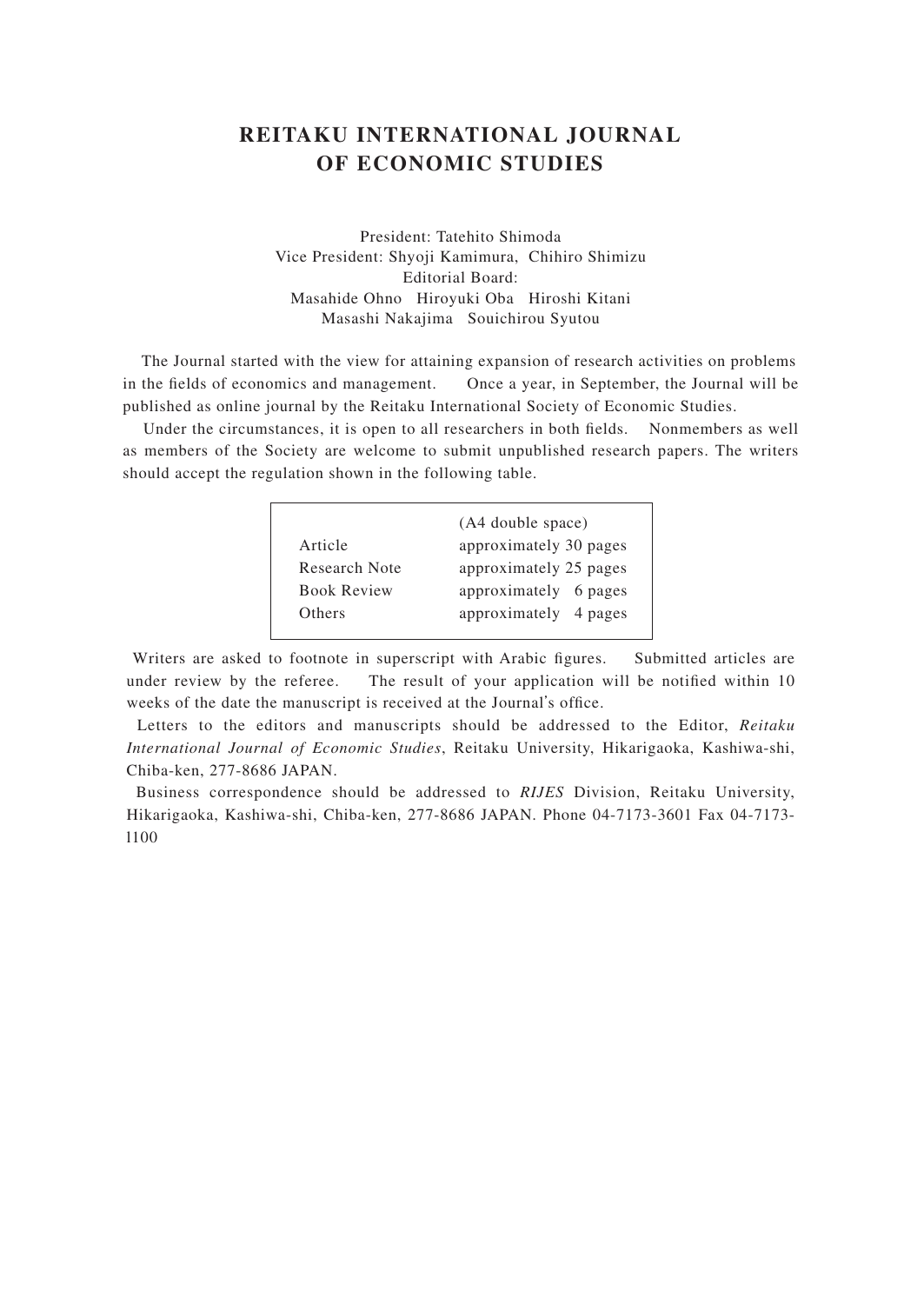### **麗澤経済研究 第22巻**

| 2015年3月20日発行 |            |                                             |  |  |  |  |
|--------------|------------|---------------------------------------------|--|--|--|--|
|              |            | 発行所 麗澤大学経済学会                                |  |  |  |  |
|              |            | 〒277-8686 千葉県柏市光ヶ丘2丁目1番1号 Tel. 04-7173-3601 |  |  |  |  |
|              |            | 代 表 者 下田健人                                  |  |  |  |  |
|              |            | 編集青任者 大野 正 英                                |  |  |  |  |
|              | 制作 麗澤大学出版会 | 東光整版印刷株式会社                                  |  |  |  |  |